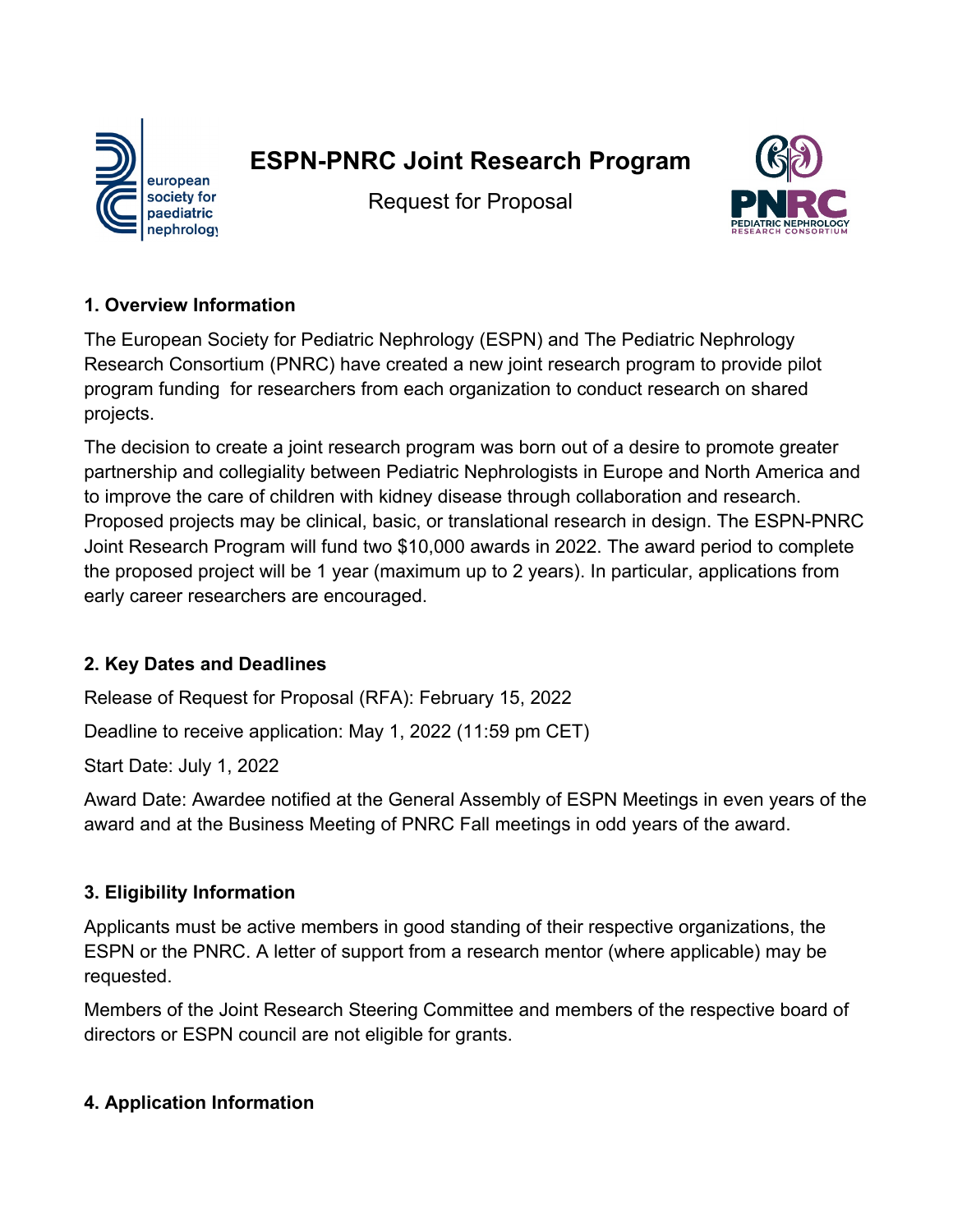The ESPN-PNRC Joint Research Program will accept projects, which may be clinical, basic, or translational research in design.

#### **4.1. Requesting an Application Package**

The application forms package specific to this opportunity is accessible through this link <https://pnrconsortium.org/espn/home>

#### **4.2. Components of the application**

#### **4.2(a) Face Page (see attached word document):**

The face page should include the Title, Names and designations of the ESPN-PI and PNRC-PI, their co-investigators and a personal statement describing their research interests and the impact of how the proposed collaborative research will advance the field (200 words maximum for each PI).

#### **4.2(b) Research Plan**

The application should be formatted using Arial Font no smaller than 11 point. One-inch margins should be used throughout, with no headers or footers. Paragraphs may be single or double spaced, with double spacing between paragraphs. The research project description should not exceed 2000 - words excluding references (this is ~3-4 pages of Arial Font 11 point with one-half inch margins with single spaced paragraphs).

We suggest the PIs follow the standard grant structure of: (a) Specific Aims, (b) Background and Significance, (c) Preliminary Studies/Evidence of Capability, (d) Research Design and Methods, and (e) Data and Statistical Analysis.

The References cited has no limit, and if needed PI can follow the JAMA format for the publications cited in the Research Plan.

# **4.2(c) Budget and Budget Justification (see attached word document):**

The total grant award will be up to a maximum of \$10,000 for a period of one year. The proposed project should ideally be completed in 1 year, but Principal Investigators can request up to a maximum of 2 years in the initial submission if the scope of the proposed project should need a longer time frame (please provide justification for this in the budget page). Funded projects can potentially be extended as a no cost extension based on the progress made, and at the discretion of the ESPN-PNRC Joint Research Steering Committee for an additional year. The maximum period for the award will be 2 years. All unspent money at end of 2 years must be returned to their respective organizations.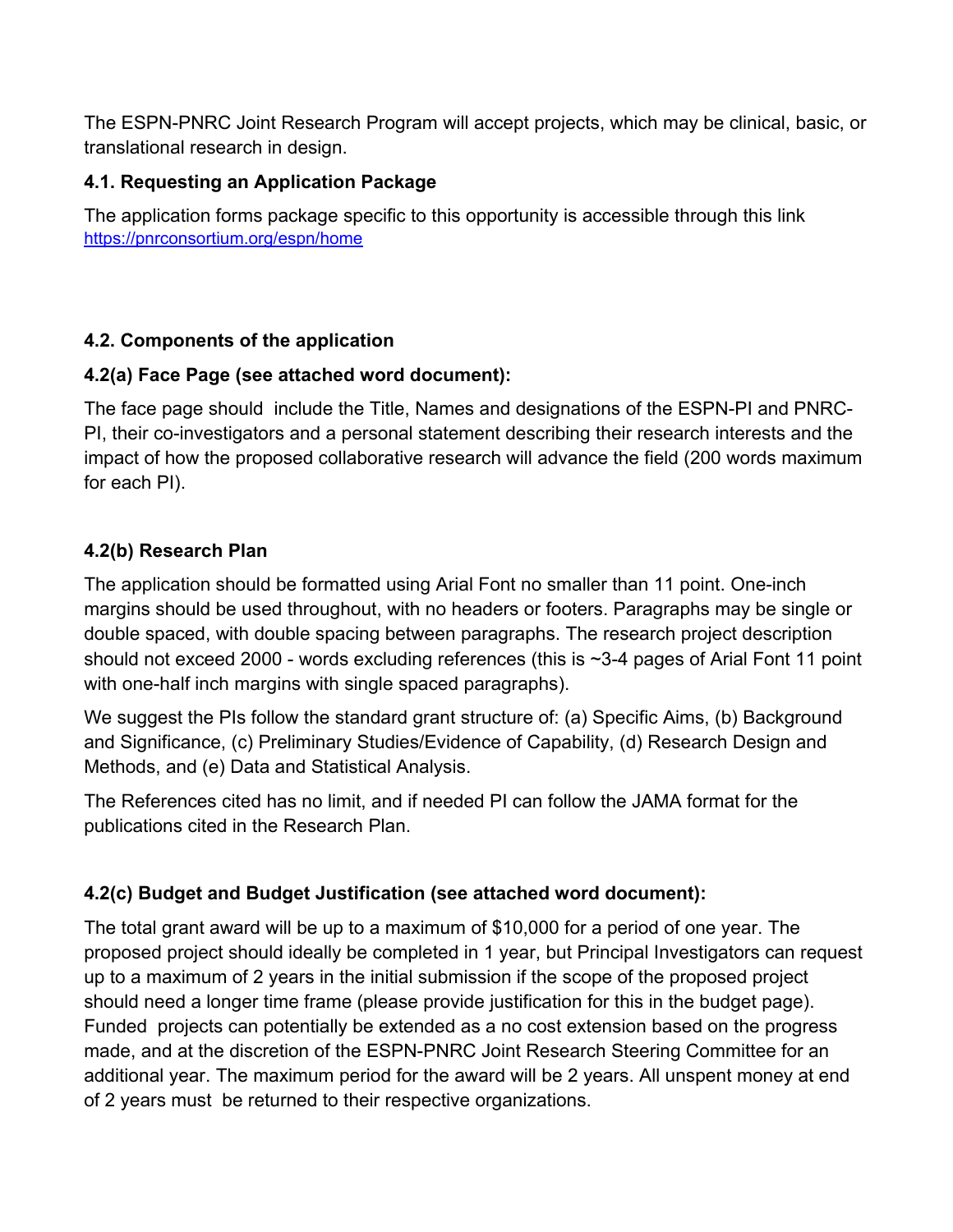The award will allow support for technician/ research assistant salary, supplies/resources, cell, animal or human studies, funds for travel to further collaborations and/or enable a presentation at international professional meetings. Unfortunately, due to the limited funds available, no salary support for either Co-Principal Investigator will be permitted.

The funds will be distributed based on the need of the project and does not mandate a 50:50 distribution between the ESPN:PNRC Co-Principal Investigators. The distribution of the funds to the respective sites must be specified in the budget and budget justification. Each organization will distribute the awarded funds to their respective awardees, and all distributions will conform with relevant regulations in the North American and the European continents.

Awards will not cover any indirect costs or cost for infrastructure.

# **4.2(d) Biosketch/ Resume**

ESPN: The ESPN PI should submit his/her 2-page curriculum vitae as per their ESPN Research Grant guidelines.

PNRC: The PNRC PI should submit his/her 5-page NIH Biosketch as per their NIH guidelines.

# **4.2(e) Additional Documents**

(i) Letter of Support from research mentor (where applicable): A letter of support from the research mentor is recommended if the ESPN or PNRC PI is within the first 5 years as a faculty member.

(ii) Protection of Human subjects/ Animals/ Stem Cell research: The ESPN-PNRC Joint Research Program will require that the PIs adhere to their respective IRB/ IACUC/ IBC and other regulatory agencies that oversee and regulate these studies, and follow the guidelines regarding International Studies. If the PIs feel that these regulations will have an important negative impact on the success of their proposal, it is recommended that they address these issues at the time of submission, and provide the necessary justification as part of the proposal submission. Please provide 1-2 paragraphs to address key issues. If the review committee feels these issues need to be clarified and addressed, then documentation and clarifications will be requested prior to award being disbursed. No page limit.

(iii) Data sharing (including genomic data), sharing of bio-samples (serum, urine, DNA, mRNA, etc.), and Consent: These issues may have direct impact on the success of the proposal. It is recommended that PIs address and initiate work on these issues at the time of submission. It is not possible for the committee to be knowledgeable of all the local rules and policies that regulate these issues at each institute within the ESPN and PNRC consortiums. Please provide the necessary justification at the time of the submission of the proposal (1-2 paragraphs). If the review committee feels these issues need to be clarified and addressed,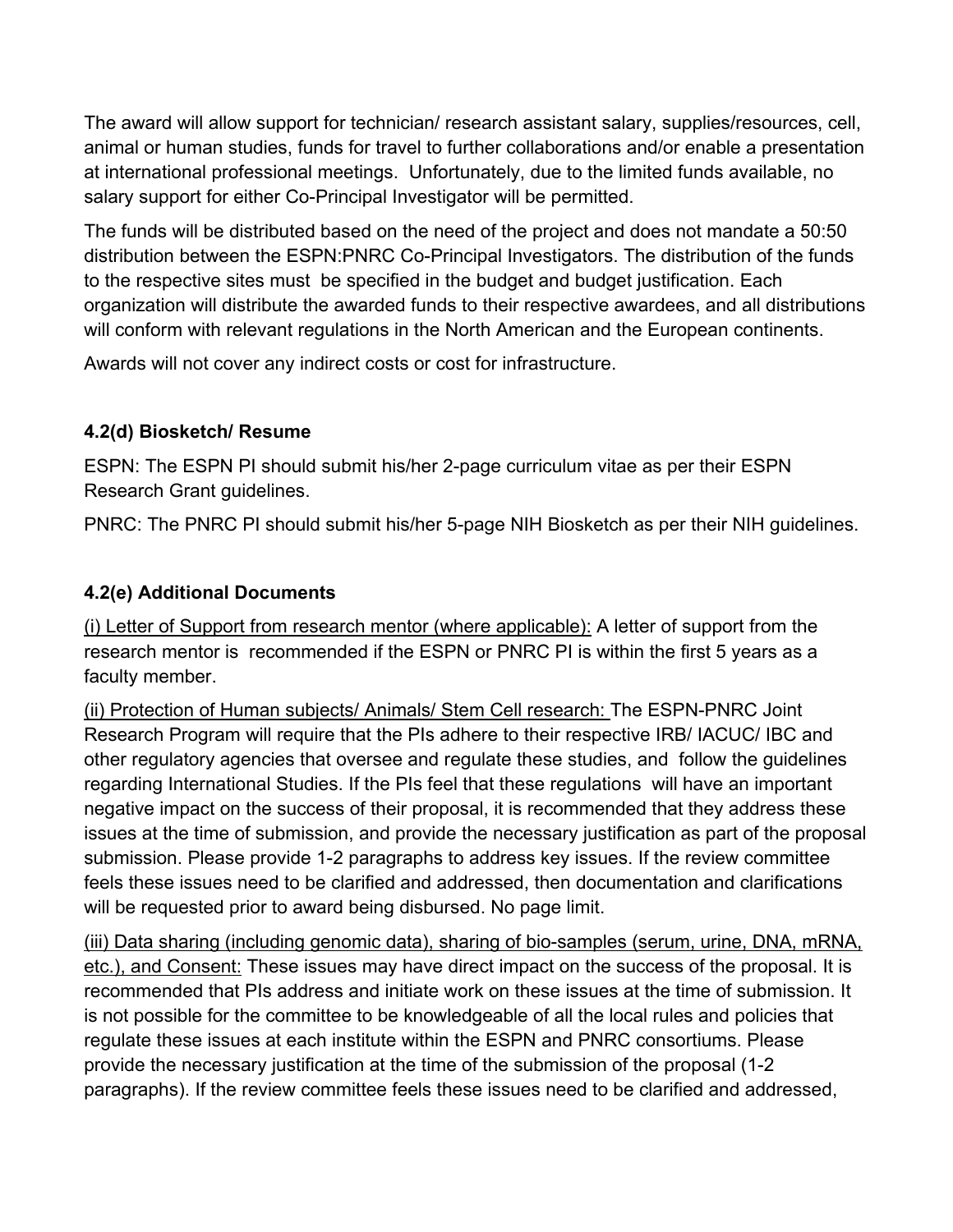additional documentation and clarifications will be requested prior to awards being disbursed. No page limit.

(iv) Vertebrate Animals: Description of how animal subjects will be treated as per the guidelines overseeing these studies at their local institute/ country. Please use the Vertebrate Animal Page for PNRC PI and institutional document for ESPN PI depending on the institute where the animal experiments are being performed.

# **5. Submission**

Please submit the completed application online at the PNRC-ESPN online web portal. Applicants must read and follow all application instructions in the RFA. Applications that do not comply with these instructions may be rejected.

#### **6. Review Process**

All applications will be scored and ranked together by the ESPN-PNRC Joint Research Program Steering Committee using a standardized form. This form will cover the following aspects that shall be scored upon:

- Innovative potential Contribution to improved collaboration between ESPN and PNRC
- Scientific significance//relevance to clinical practice
- Statistical design
- Problem definition, Hypothesis and Aims
- Work plan
- Investigator profile: potential to further career development
- Cost/benefit and feasibility in the proposed time
- **Ethical profile**

Reviewers will score each category listed above. Scoring will be combined to generate an overall final score for each application. In case of equal sums of multiple applications, the reviewer can give a personal recommendation for ranking. Reviewers are also requested to support their scoring by providing short written comments on the strengths and limitations of the applications in each scoring category.

Scores and rankings of all reviewers will be summarized by the ESPN-PNRC Joint Research Program Committee, and the rank list presented to the ESPN and PNRC Board for final approval.

All applicants (both successful and unsuccessful) will receive a written confirmation and reviewers' comments after the awardees have been declared at the General Assembly of